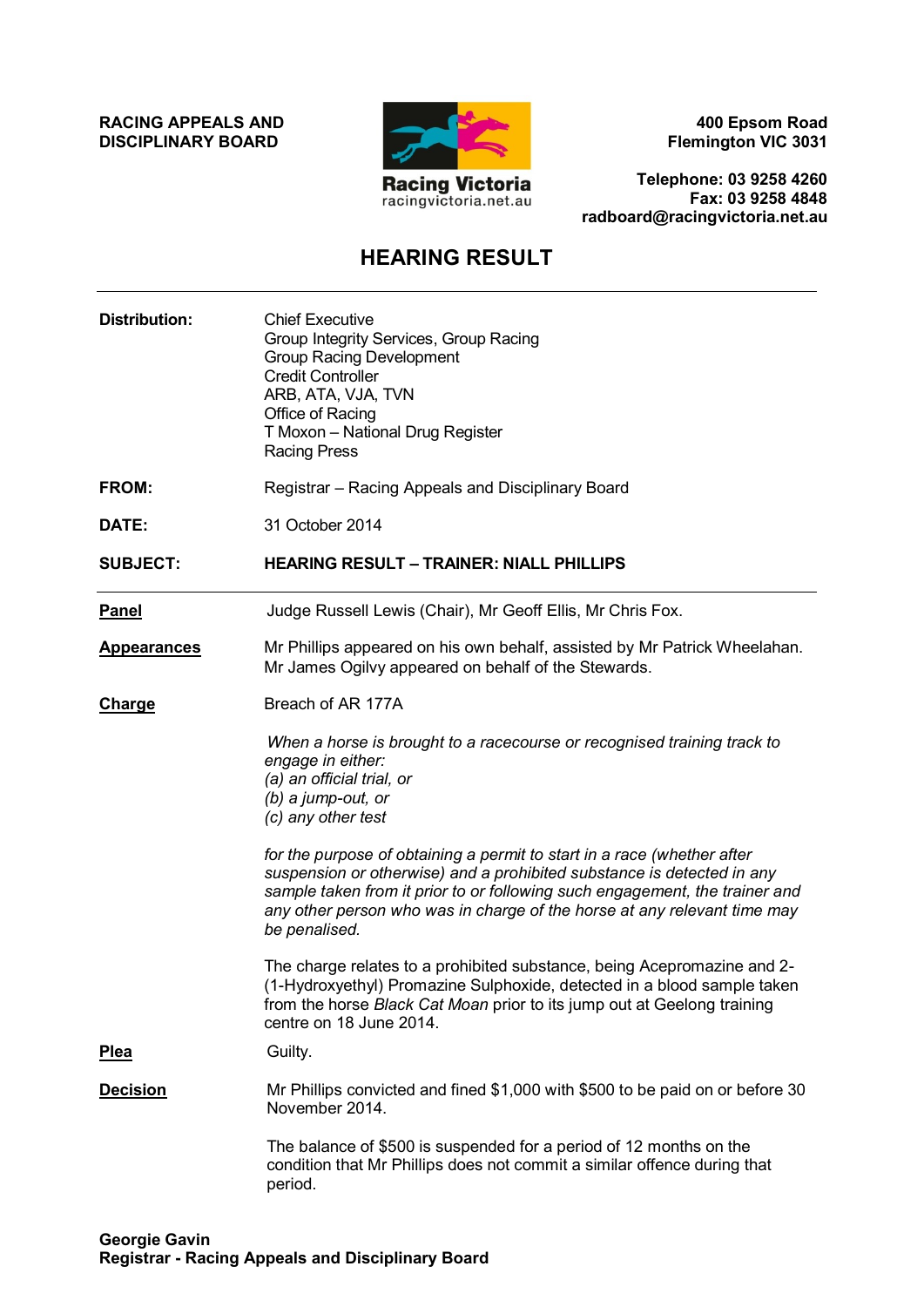# **TRANSCRIPT OF PROCEEDINGS**

### **RACING APPEALS AND DISCIPLINARY BOARD**

 $\mathcal{L}_\text{max}$  , and the contribution of the contribution of the contribution of the contribution of the contribution of the contribution of the contribution of the contribution of the contribution of the contribution of t

**HIS HONOUR JUDGE R.P.L. LEWIS, Chairman MR G. ELLIS MR C. FOX**

### **EXTRACT OF PROCEEDINGS**

**DECISION**

**TRAINER: NIALL PHILLIPS**

### **MELBOURNE**

### **FRIDAY, 31 OCTOBER 2014**

MR J. OGILVY appeared on behalf of the RVL Stewards

MR N. PHILLIPS (assisted by MR P. WHEELAHAN) appeared on his own behalf